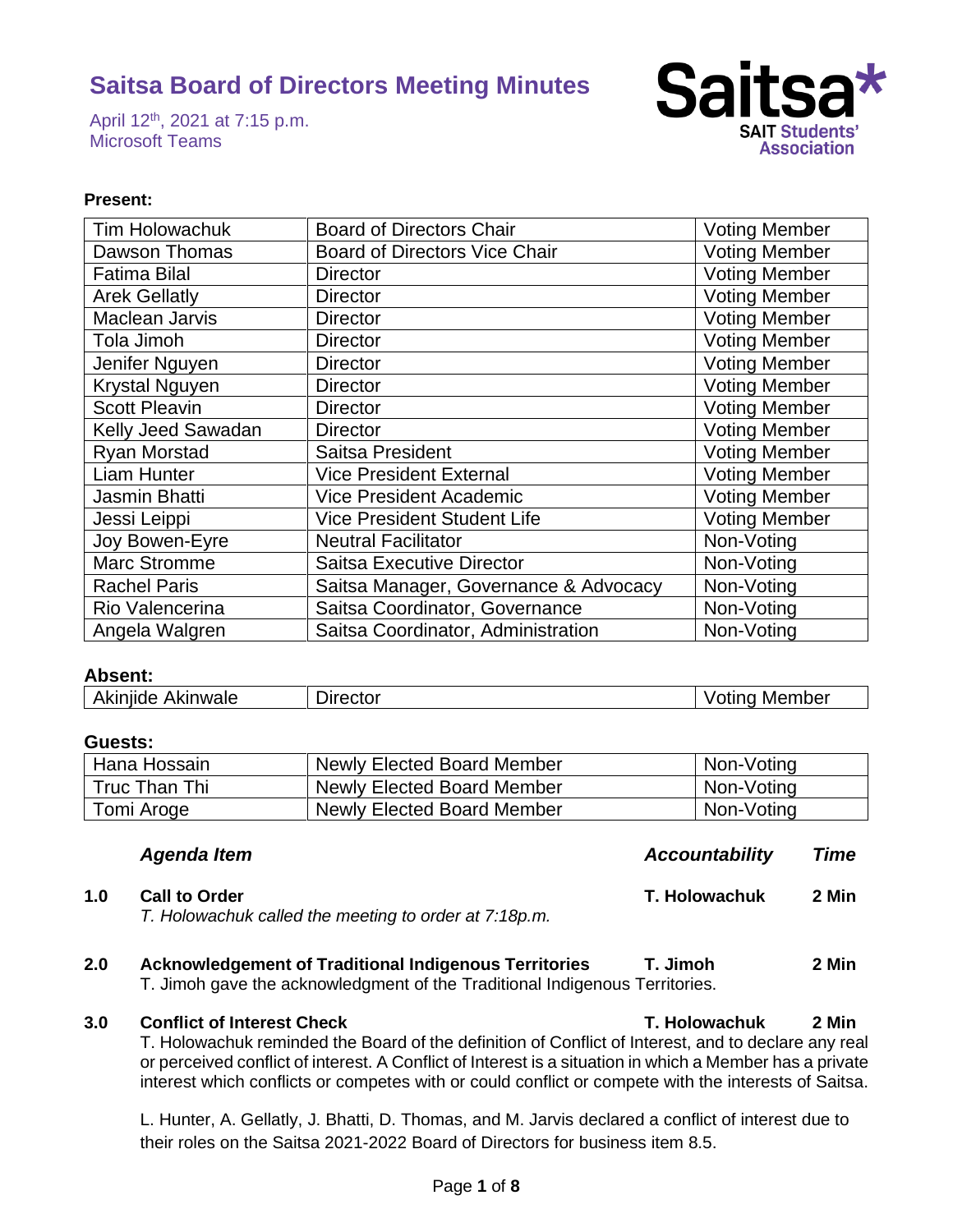### April 12<sup>th</sup>, 2021 at 7:15 p.m. Microsoft Teams



### **4.0 Approval of Agenda T. Holowachuk 2 Min**

#### **Motion:**

To approve the agenda as amended.

**L. Hunter/J. Nguyen Motion carries** *The agenda was approved by general consent*

## **5.0 Adoption of Minutes T. Holowachuk 2 Min**

**5.1 Special Meeting of the Board of Directors from February 23rd, 2021**

#### **Motion:**

To approve the Special Meeting Minutes of the Board of Directors from February 23<sup>rd</sup>, 2021 as presented.

> **L. Hunter/F. Bilal Motion carries**

*The minutes were approved by general consent*

## **5.2 Regular Meeting of the Board of Directors from March 1 st, 2021**

#### **Motion:**

To approve the regular meeting minutes of the Board of Directors from March  $1<sup>st</sup>$ , 2021 as amended.

**L. Hunter/R. Morstad**

**Motion carries**

*The minutes were approved by general consent*

## **6.0 Individual Reports (maximum of 2 minutes each)**

### **6.1 BoG Report R. Raju 2 Min**

R. Raju noted that the School of Hospitality and Tourism was listed in the top 20 schools in the globe. The School of Business was ranked in the top 52 of business schools.

R. Raju was asked if anything from SAIT's 2020-2025 Strategic Plan stood out to him. R. Raju stated the plan is forward looking; the plan was being built based on adaptability and change. The strategic plan will have to be reviewed before 2025.

R. Raju was asked for explanation on preliminary budget. R. Raju stated it was discussed in-camera, therefore he cannot elaborate.

**6.2 President R. Morstad 2 Min**

Report as presented.

R. Morstad participated in business regarding ASEC committees, ASEC's AGM, and ASEC's budgeting process. R. Morstad also participated in the RFP process for ASEC and participated in the Hiring Committee for ASEC. To aid with transition and institutional memory, R. Morstad is working on the Advocacy Positions document; this document will state the position Saitsa stands with a certain advocacy issue and will provide background information. The affordability research project is running smoothly with our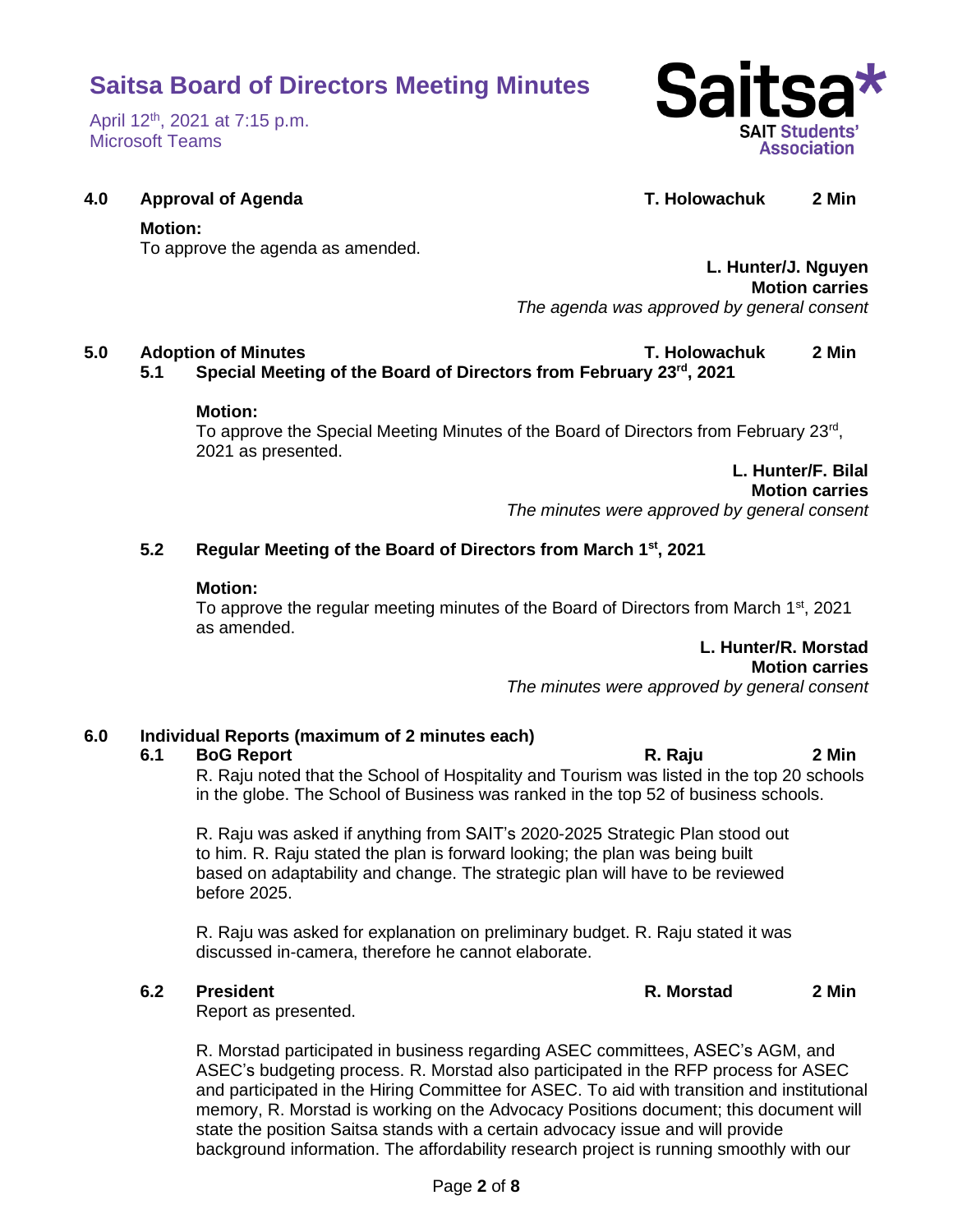April 12<sup>th</sup>, 2021 at 7:15 p.m. Microsoft Teams



Saitsa Research Coordinator, Tyler Del Melo (T. Del Melo). R. Morstad explained that the affordability project is supporting a subcommittee of SAIT's Academic Council, the subcommittee was tasked with understanding and potentially defining what it means for post-secondary education to be affordable.

R. Morstad was asked what discussion was had regarding international student concerns. R. Morstad indicated that the concerns of international students and their experience at SAIT have been discussed and the key areas of concern are unique financial circumstances, cultures on campus, and the health and dental plan.

**6.3 VP Academic J. Bhatti 2 Min**

Report as submitted.

J. Bhatti raised awareness of OERs during OER week; she wrote a letter to the SAIT VPA B. Donaldson (and cc'd Dr. Ross and J. Norman) to support OERs. J. Bhatti collaborated with the Saitsa MarCom team to create a video highlighting the success of OERs. J. Bhatti received recognition from the Minister of Advanced Education regarding Saitsa's work with OERs. J. Bhatti participated on the Saitsa Snake Pit Panel.

J. Bhatti was asked about the Culture Week turnout. J. Bhatti stated the turnout for the *Intercultural Communication workshop* was good, while *Cooking with Hana* did not have as high of a turnout.

J. Bhatti was asked to elaborate on the projects that received funding for the Saitsa Snake Pit. J. Bhatti and R. Morstad mentioned they are looking to follow up with the applicants on feedback and to spearhead this more in the future. The decision to choose a project to invest in is pending

**6.4 VP External L. Hunter 2 Min**

Report as submitted.

L. Hunter participated in the ASEC and CASA Annual General Meetings (AGM). L. Hunter worked on the Federal Student Alliance Advocacy report.

### **6.5 VP Student Life J. Leippi 2 Min**

Report as submitted.

J. Leippi has been using her remaining vacation days. J. Leippi reviewed her role as VPSL with A. Walgren. J. Leippi has been reviewing grant applications with the Executive. J. Leippi has been attending monthly Saitsa/LAS monthly meetings.

J. Leippi was asked if anyone used the Saitsa Grant Program contest hashtag and was also asked where the grant funds are coming from. J. Leippi informed the Board that unfortunately no one has used the contest hashtag, and the grant funds come from the Governance budget.

J. Leippi was asked why they didn't choose the stained-glass option for the pride display. J. Leippi stated it's a vinyl wrap on an existing window; it would be the north side of the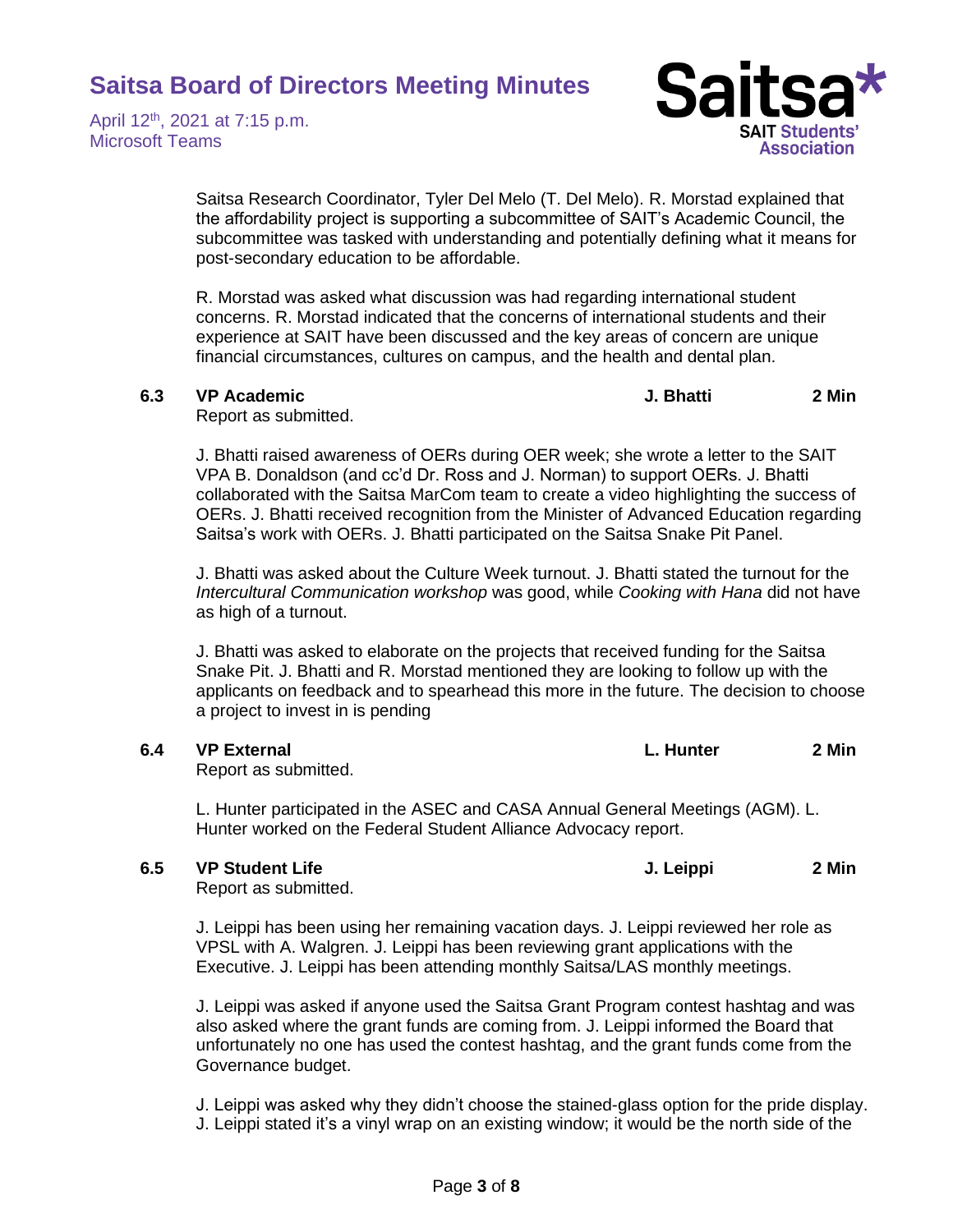April 12<sup>th</sup>, 2021 at 7:15 p.m. Microsoft Teams

> Stan Grad Centre. The decision was made because of more visibility and less access for vandalism.

# **7.0 Committee Reports (maximum of 5 minutes each)**

# **7.1 Finance Committee R. Morstad 5 Min**

R. Morstad noted that the Finance Committee has not met since February due to conflicting schedules.

# **7.2 Governance Committee T. Holowachuk 5 Min**

T. Holowachuk informed the Board that the Governance Committee met three times last month due to the business items the Board will be reviewing later this meeting.

# **7.3 Nominations Committee D. Thomas 5 Min**

D. Thomas reported that the Nominations Committee has not met since February 25<sup>th</sup>, 2021.

# **8.0 Business Items**

**8.1 Saitsa HR Policies and Procedures R. Valencerina 5 Min** R. Valencerina reviewed the proposed Saitsa HR Policies and Procedure (P&P) HR-1A and HR-1B with the Board.

# **Motion:**

**BIRT** the Board approves the Business Conduct Policies as presented.

**BIFRT** the Executive Director shall return to the Board a revised copy of the Business Conduct Policies amended to account for the new structure of the Board of Directors prior to June 30<sup>th</sup>, 2021.

**L. Hunter/J. Nguyen 14 – 0 – 1 Motion carries**

The Board discussed the aspects of this P&P and discussed the transition from the Executive Council to the Policy Board. This P&P does support that switch. Saitsa is hoping to have the final copy of this P&P to be complete by June 30<sup>th</sup>, 2021.

# **Motion:**

**BIRT** the Board approves the Conflicts of Interest Policy as presented.

**BIFRT** the Executive Director shall return to the Board a revised copy of the Conflicts of Interest policy amended to account for the new structure of the Board of Directors prior to June 30th, 2021.

> **L. Hunter/M. Jarvis 13 – 0 – 2 Motion carries**

*A. Akinwale exited the meeting after this motion.* 

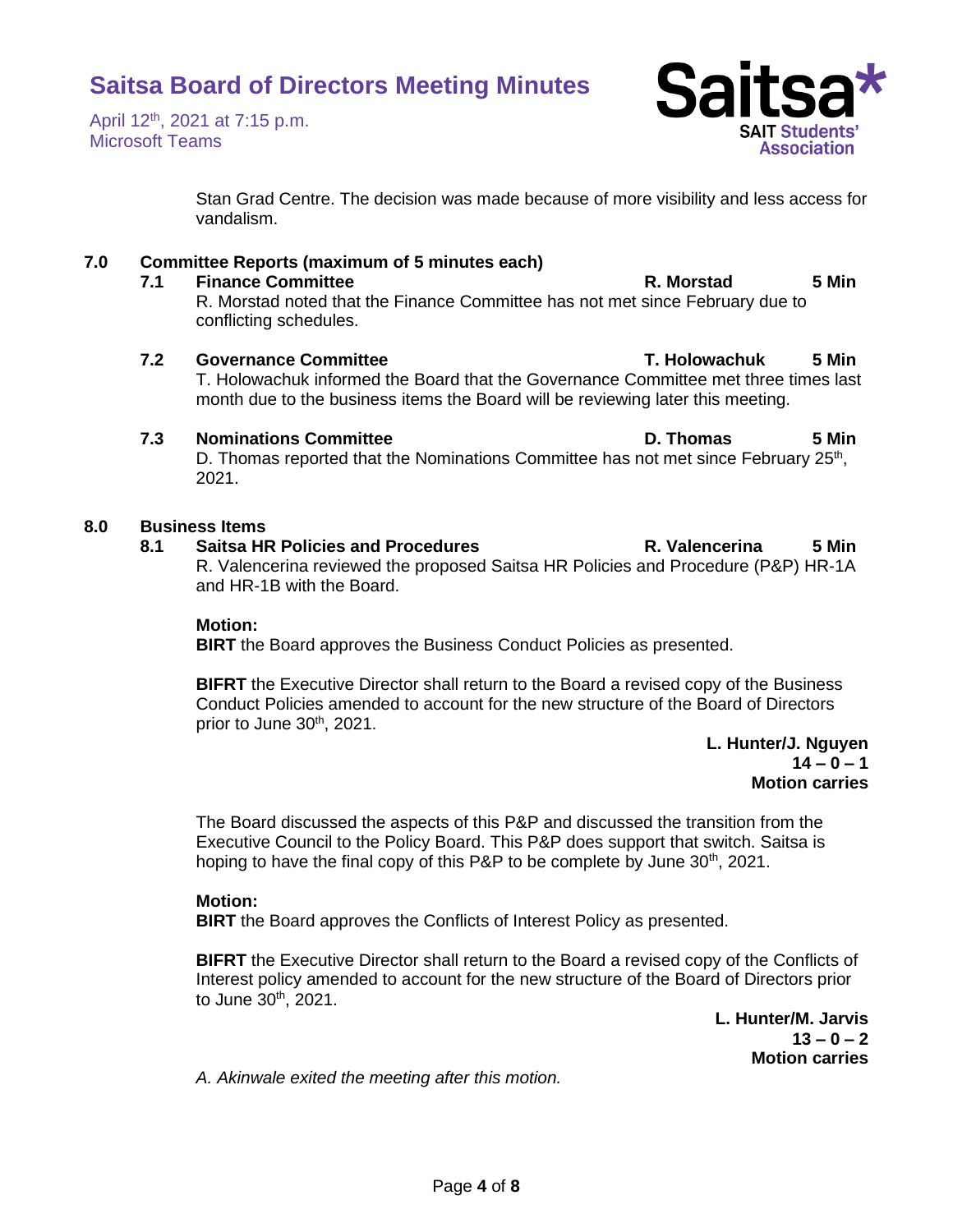April 12<sup>th</sup>, 2021 at 7:15 p.m. Microsoft Teams



# **8.2 Whistleblower Policies and Procedures R. Valencerina 5 Min**

R. Valencerina reviewed the Whistleblower P&Ps with the Board. This was prepared by an external HR firm. The Governance Committee reviewed and amended this policy. R. Valencerina was asked is there a specific contact at Salopek designated to Saitsa. R. Valencerina informed the Board that within the supporting documents of this meeting folder, there was a document that listed the Salopek hotline number along with our contact from Salopek to handle complaints.

### **Motion:**

**BIRT** the Board approves the Whistle Blowing Policy as presented.

**BIFRT** the Executive Director shall return to the Board a revised copy of the Whistle Blower Policy amended to account for the new structure of the Board of Directors prior to June  $30^{th}$ ,  $2021$ .

> **L. Hunter/K. Sawadan**  $14 - 0 - 0$ **Motion carries**

**8.3 Saitsa Banking M. Stromme 5 Min**

M. Stromme is looking to close our US bank account; this account has not been used since roughly February 2018, it is only used when the bank charges the account \$6.00 as an account fee. M. Stromme is looking to take the funds from this account and put it in our general savings account.

# **Motion:**

To authorize the Executive Director be authorized to close the Saitsa Alberta Treasury Branches (ATB) US Account XXXX-XXXX-400 and transfer the remaining funds to the Saitsa Alberta Treasury Branches (ATB) savings account.

> **R. Morstad/T. Jimoh 14 – 0 – 0 Motion carries**

**8.4 President and Vice President Selection Policy R. Valencerina 5 Min** R. Valencerina presented the Saitsa President and Vice President Selection Policy and Procedure to the Board as revised by the Governance Committee.

R. Valencerina was asked who the Board Secretary would be. R. Valencerina stated it would either be the Executive Director or a designate.

# **Motion:**

**BIRT** the Board approves the President and Vice President Selection Policy and Procedure as presented.

**BIRT** a review of the President and Vice President selection Policy and Procedures is undertaken at the end of the 2021-22 term of the Board of Directors.

**M. Jarvis/D. Thomas 12 – 1 – 1 Motion carries**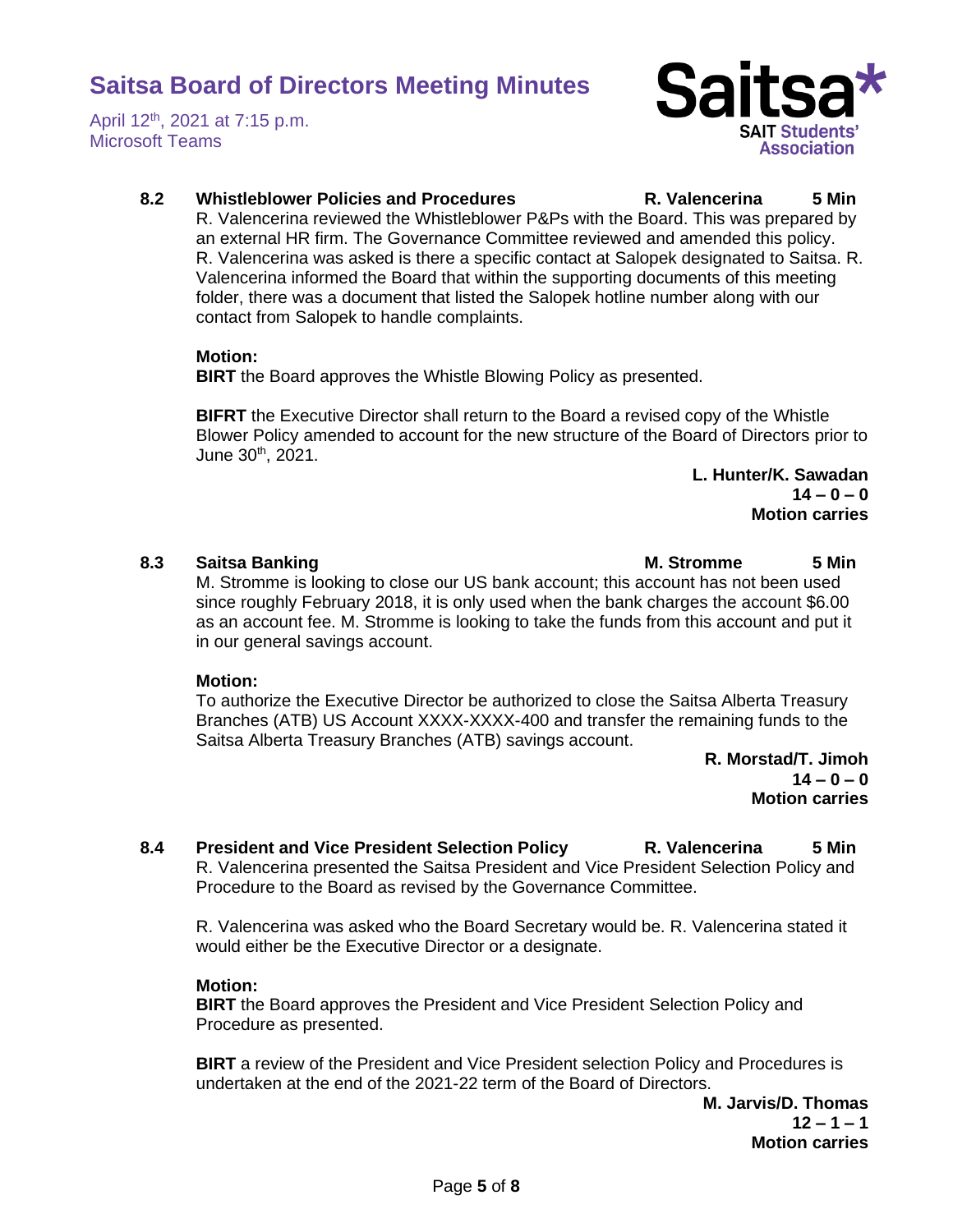April 12<sup>th</sup>, 2021 at 7:15 p.m. Microsoft Teams



The concern was brought up that the allotted time of 10 minutes for each candidate to present who wants to run for these positions may not be enough time. It was stated that the Board will be getting to know each other throughout the month of April and May before the selection process takes place; which allowed the Board to get to know everyone before they elect a President and Vice President and that 10 minutes should be sufficient, if not, the Board can amend as appropriate.

### **8.5 BOD Remuneration Policy R. Valencerina 15 Min**

R. Valencerina presented the BOD Remuneration Policy to the Board. This policy was written by Hughes & Risser in consultation of M. Stromme and reviewed/amended by the Governance Committee.

M. Stromme was asked if the Board will be under the staff benefit plan or a student benefit plan. M. Stromme indicated that the Board would be under the student benefit plan. The Board discussed how the newly elected Board are representatives, not staff members; having them under a staff benefit plan could blur the lines.

#### **Motion:**

BIRT the Board approves the Board of Directors Remuneration Policy a presented. **J. Leippi/R. Morstad 9 – 0 – 5** 

**Motion carries**

### **8.6 Auditor Appointment M. Stromme 10 Min**

R. Morstad and M. Stromme presented a PowerPoint regarding their Request for Proposal (RFP) for an External Auditor. The presentation reviewed the benefits of an RFP, the steps of an RFP, the timelines for the RFP, the schedule of the steps taken, the evaluation committee, the evaluation itself; scoring and ranking, the contract structure, and the final recommendation.

### **Motion:**

WHEREAS on December 7<sup>th</sup>, 2020, the Saitsa Board of Directors move to recommend that Saitsa proceed with an EFP process to select an accounting firm to audit the financial records of Saitsa; and

**WHEREAS** a full RFP process was conducted, and a recommendation was presented to the Saitsa Board of Directors for approval by the RFP audit selection committee;

**BE IT RESOLVED THAT** Grant Thornton LLP are approved as the recognized accounting firm to audit the financial records of Saitsa for the 2020-2021 fiscal year **M. Jarvis/D. Thomas 14 – 0 – 0 Motion carries**

**8.7 Building Fee R. Morstad 10 Min**

R. Morstad asked the Board for another deferral of the building fee for the Summer semester; which will still be delivered on an online platform.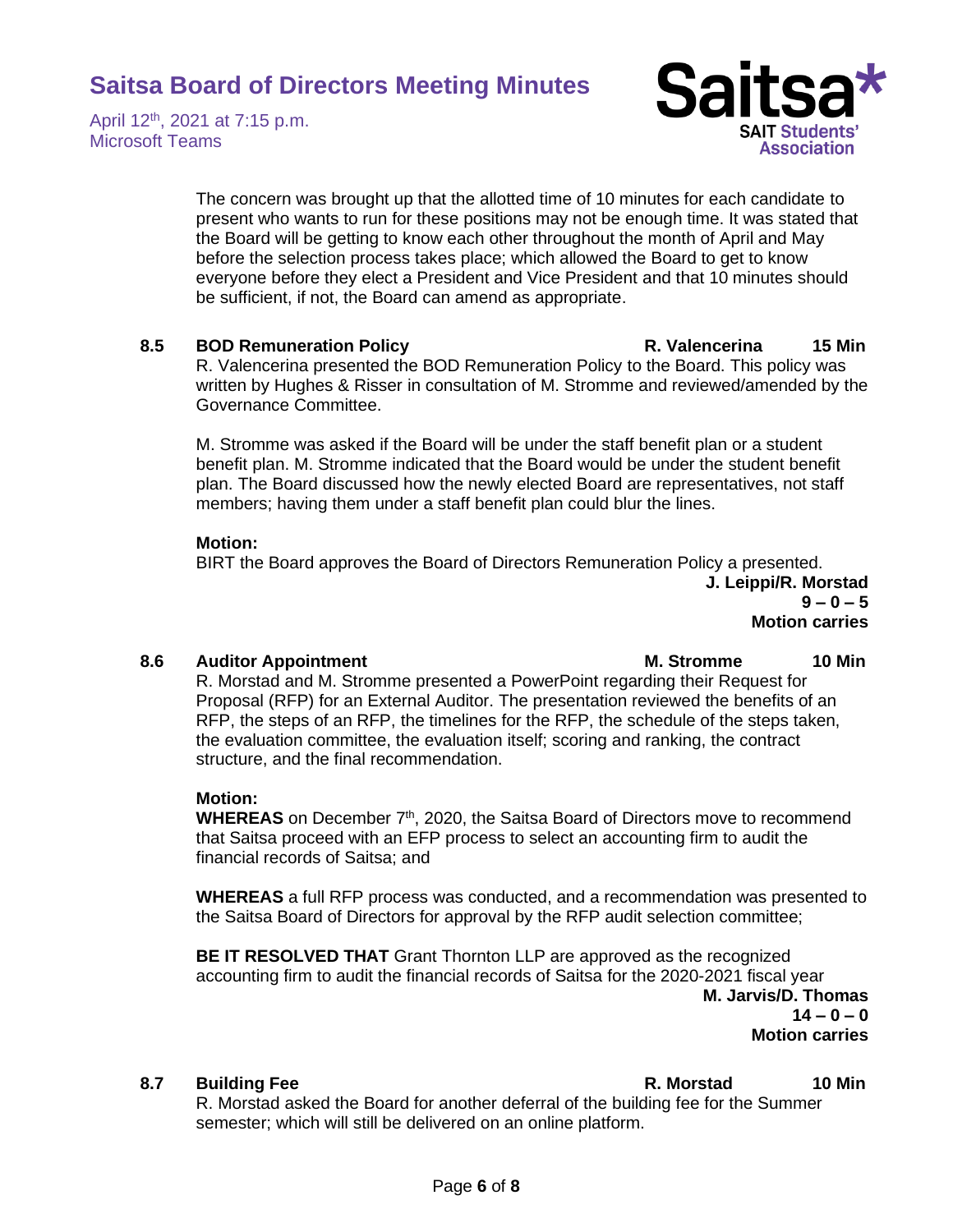April 12<sup>th</sup>, 2021 at 7:15 p.m. Microsoft Teams



## **Motion:**

**WHEREAS** the COVID-19 Pandemic has resulted in significant financial hardships for SAIT Students;

**AND WHEREAS** in mid-May, Statistics Canada released survey statistics showing postsecondary students have been significantly affected by the COVID-19 Pandemic

**BE IT RESOLVED** Saitsa implements a temporary waiver of the Saitsa Building Fee for the Summer 2021 term.

> **D. Thomas/J. Nguyen**   $13 - 0 - 1$ **Motion carries**

## **9.0 Information/Discussion**

## **9.1 Federal Student Advocacy Alliance Report L. Hunter 5 Min** L. Hunter discussed the Federal Student Advocacy Alliance (FSAA) Report with the Board. He reviewed the recommendations listed in the report.

L. Hunter was asked if Saitsa should remain a member of CASA and what would the implications be if we left. L. Hunter indicated that CASA gives Saitsa contact opportunities and strengthens Saitsa's ability to advocate for student issues on a federal level. Being a member of CASA also shares costs related to research, media relations, networking and training that prepares them to engage in high-level federal advocacy. CASA is a key player in the student movement – we are the single largest trades school in their organization.

L. Hunter was asked about the choice to choose five years rather than four to evaluate the growth and value of the FSAA. The reason for this number is to allow the time for the FSAA to expand and develop.

#### **9.2 Upcoming Saitsa Events A. Walgren 3 Min** A. Walgren reviewed the April Saitsa events with the Board.

**9.3 ED Report M. Stromme 10 Min**

Report as submitted.

M. Stromme was asked to review the Risk Report section for the BOD agreements and discuss that more in depth. The agreement/contract for oncoming Board members is being rewritten with consultation from an HR Expert due to the Board not being employees but representatives of Saitsa.

### **9.4 In-Camera 15 Min**

### **Motion:**

To move in-camera without staff except for M. Stromme and J. Bowen-Eyre.

**M. Jarvis/T. Jimoh Motion carries** *Approved by general consent at 9:43p.m.*